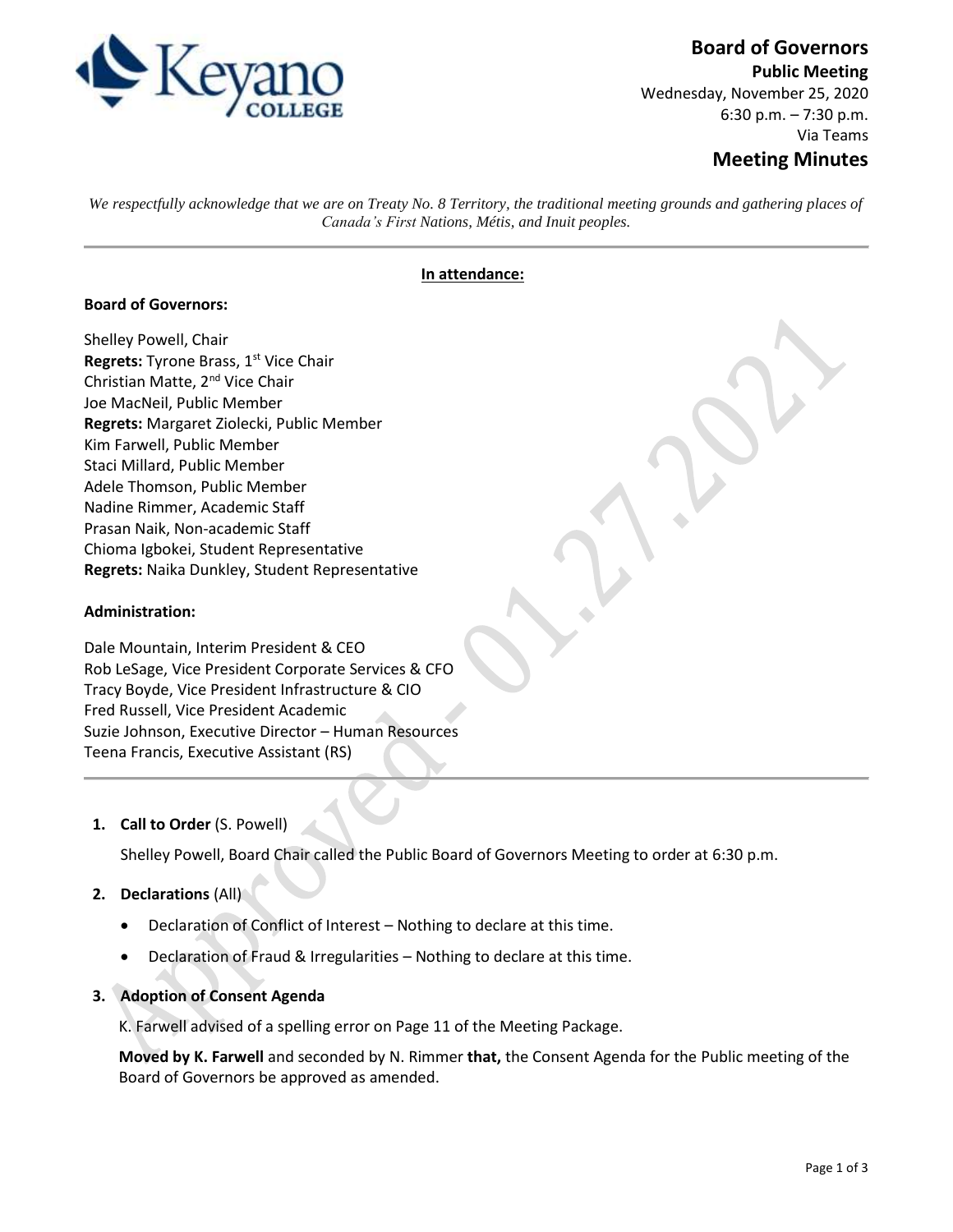# **Carried Unanimously**

# **4. Adoption of Regular Agenda**

**Moved by S. Millard** and seconded by K. Farwell t**hat,** the Regular Agenda for the meeting of the Board of Governors be approved as presented.

# **Carried Unanimously**

#### **5. Governance & HR Update**

# 1. Bylaws and Policies of the Board:

This agenda item is related to the annual approval of the Board Bylaws and Policies. Since the remuneration piece has been resolved, we are presenting and recommending the Board Bylaws and Policies be adopted.

**Moved by J. MacNeil** and seconded by A. Thomson **that**, the Governance & HR Committee recommends the Board of Governors accept and adopt the Bylaws and Policies of the Board as reviewed and presented.

# **Carried Unanimously**

# **6. Finance & Audit Committee Update**

K. Farwell, Chair of the Finance & Audit Committee provided an update. During the Finance & Audit Committee discussion was held on the Annual Schedule, Terms of Reference and Action Log.

College Administration also provided an update on the KC Land Trust and the KC Foundation.

K. Farwell indicated there may be some duplication of action items on the Finance & Audit Committee and the Board and recommended a review of both Action Logs to ensure the process and approach is captured to eliminate duplication.

# **7. Draft – Annual Report**

College Administration shared the 2019 – 2020 Annual Report is due to Advanced Education by the end of December. The final revised draft will be shared with the Board by November27, 2020 with a request to provide feedback/comments by December 3, 2020 so that the final version can be delivered to the Office of the Auditor General and then Advanced Education by the deadline.

# **8. Briefing Note:** Esports Business Program

As a part of Keyano College's program development initiatives, the Esports Management diploma was identified as a credential that would not only set Keyano College apart in post-secondary institutions across Canada, but both domestic and international students would be interested in not only earning this credential but also in playing competitively as part of a Keyano College Esports team.

In order to make this a reality preliminary investigations were made with two of the principle colleges, St. Clair College and Lambton College both in Ontario who currently offer this diploma. In addition, extensive research was carried out regarding courses that would need to be developed to add to the already existing courses in the Business Department as a specialization within the Business Administration diploma.